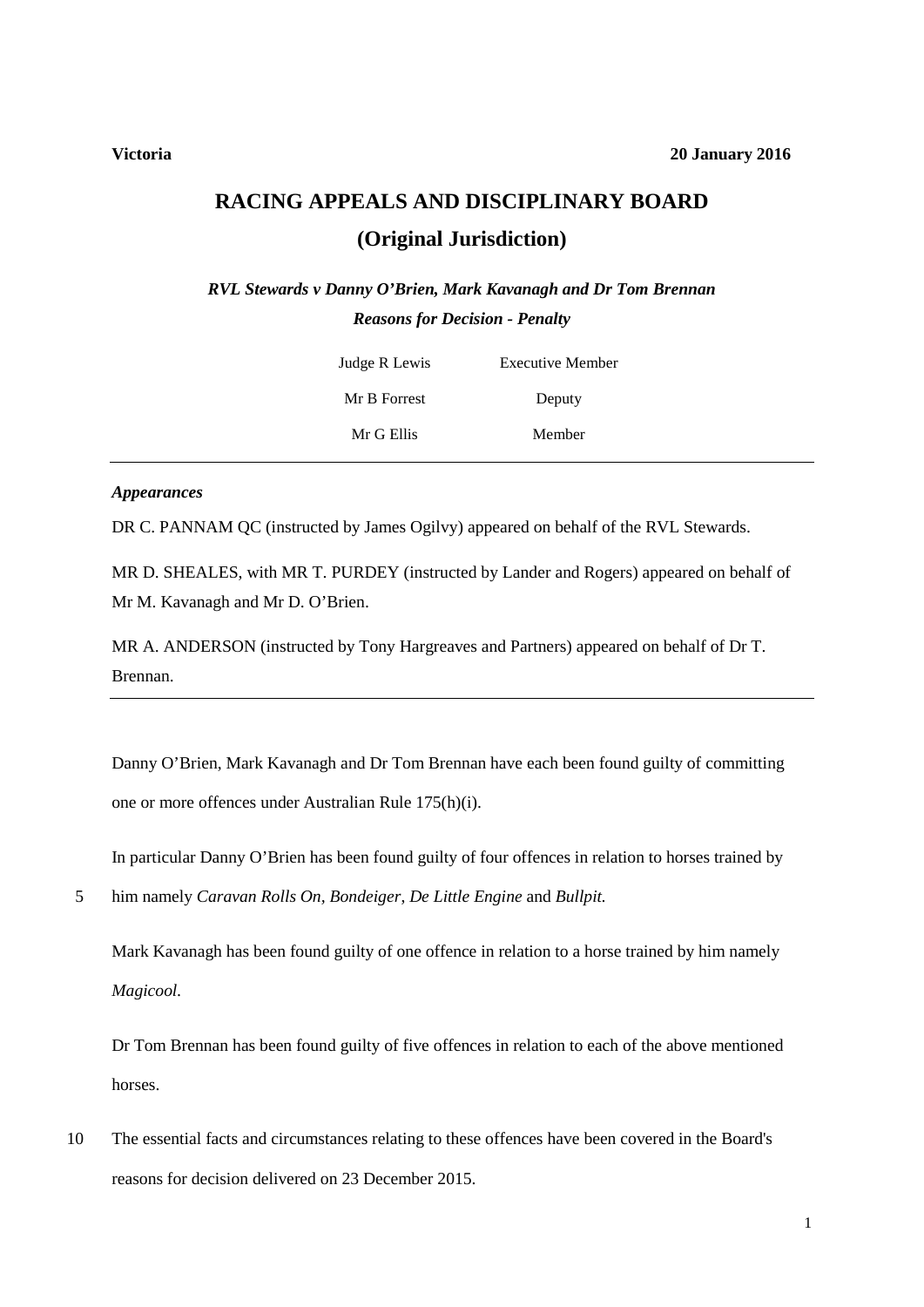Pursuant to AR 196(5), a penalty of disqualification for a period of not less than three years must be imposed for a breach of AR 175(h)(i) unless there is a finding that a special circumstance exists, whereupon the penalty may be reduced.

15 In this case only Dr Brennan has sought to rely on the existence of a special circumstance.

#### **Sentencing Considerations**

A breach of AR 175(h)(i) is the most serious offence relating to prohibited substances in the Rules of Racing.

In considering penalty the matters which the Board takes into account include:

- 
- 20 the seriousness of the offending;
	- denunciation of the conduct;
	- general deterrence;
	- the integrity and image of racing, particularly when the offending occurred during the Spring Racing Carnival.
- 25 Although the penalties for the subject breaches are mandatory, where there are multiple offences, the principles of proportionality and commonality are taken into account. The consequences of the mandatory penalty are self-evident and include loss of reputation in the general racing community and significant financial hardship.

### **Danny O'Brien and Mark Kavanagh**

30 Each has an unblemished record in racing and has enjoyed considerable success as a trainer. That said, neither has demonstrated any remorse, a fact conceded by their Counsel.

#### **Dr Tom Brennan**

Mr Anderson who appeared on behalf of Brennan submitted inter alia that a special circumstance existed based on his client's assistance to stewards which included his client's plea of guilty to charges laid

35 under AR 175(k) and (l) (laid in the alternative to AR 175(h)(i)) and his admissions made to stewards on 20 July 2015.

Further, Mr Anderson submitted that his client at the Board hearing in December 2015 had in essence made an early plea to the subject charges save for an argument based on a construction of the Rules.

The Board, having considered Mr Anderson's submissions as they relate to a special circumstance for 40 the purposes of LR 73A, is of the opinion that the facts relied upon do not establish a special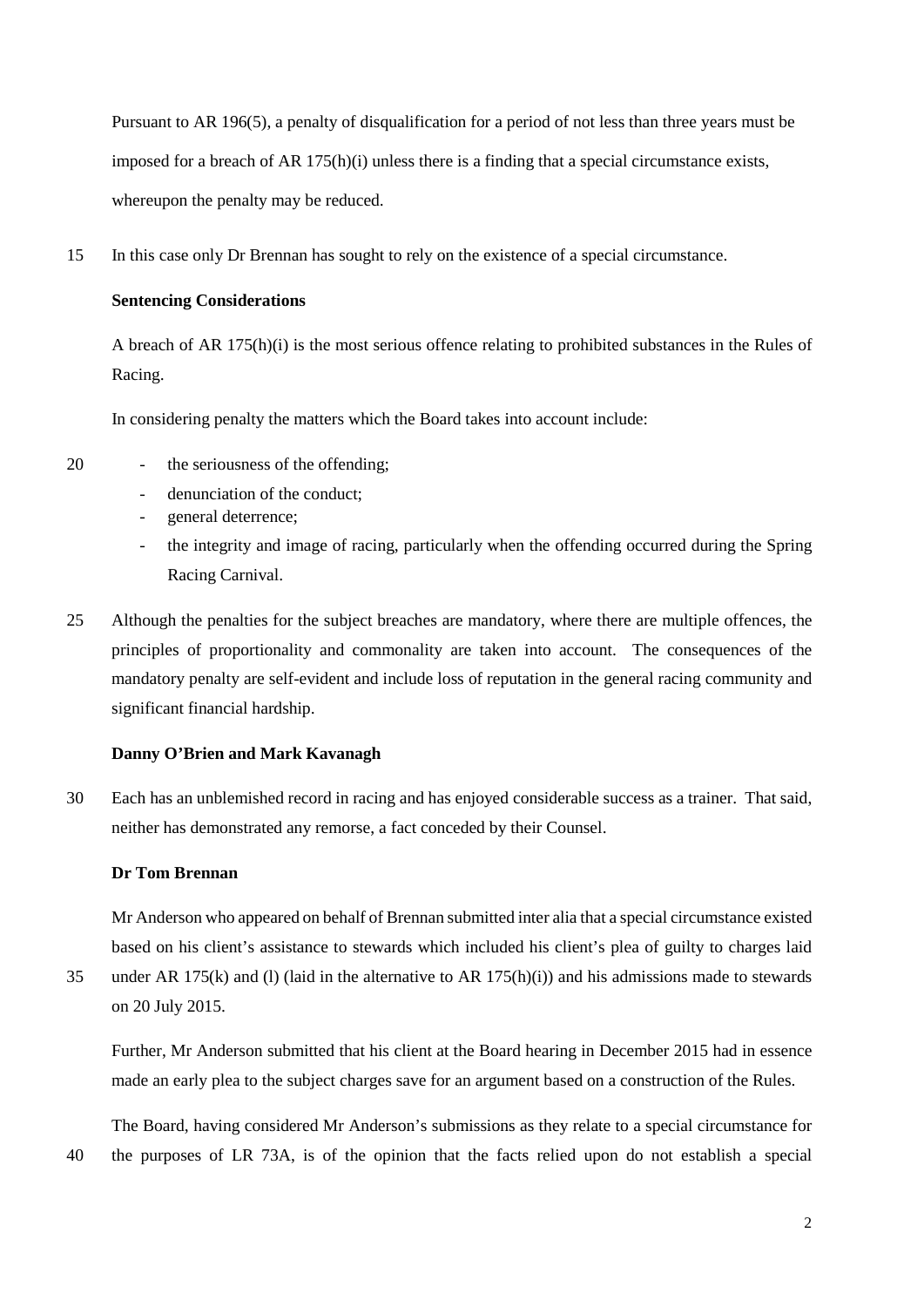circumstance either by way of assistance to stewards, by an early plea of guilty, by reasons of impaired mental functioning or in the interests of justice.

The Board accepts that as a result of his admissions made to stewards on 20 July 2015, Brennan exhibited genuine remorse and moral contrition. Further, Brennan voluntarily stood down as an equine 45 veterinarian on 1 August 2015.

In addition to the above the Board accepts that Brennan's offending was completely out of character. In so concluding the Board was most impressed by the list of references which were provided.

#### **Conclusions**

The Board having considered the submissions of the parties and the matters to which the Board has 50 already referred, has determined the appropriate penalties be as follows:

In relation to each of the horses trained by him Danny O'Brien is disqualified for a period of three years, an aggregate of twelve years. Four months of the penalties imposed in relation to *Bondeiger, De Little Engine* and *Bullpit* are to be served cumulatively upon the penalty imposed in relation to *Caravan Rolls On a*nd upon each other. A total of four years disqualification is therefore imposed.

55 In relation to the horse *Magicool* Mark Kavanagh is disqualified for a period of three years.

In relation to the each of the five named horses, Dr Tom Brennan is disqualified for a period of three years, an aggregate of fifteen years. Six months of the penalty imposed in relation to *Bondeiger, De Little Engine, Bullpit* and *Magicool i*s to be served cumulatively upon the penalty imposed in relation to *Caravan Rolls On* and upon each other, a total of five years disqualification is therefore imposed.

60 The Board orders that the commencement of the periods of disqualification be deferred until midnight, 27 January 2016, it being the maximum period of deferral of the disqualification as permitted by the rules; see AR 196(6). Pursuant to the provisions of AR 177, each of the five horses must be and is disqualified from the race in which it started.

65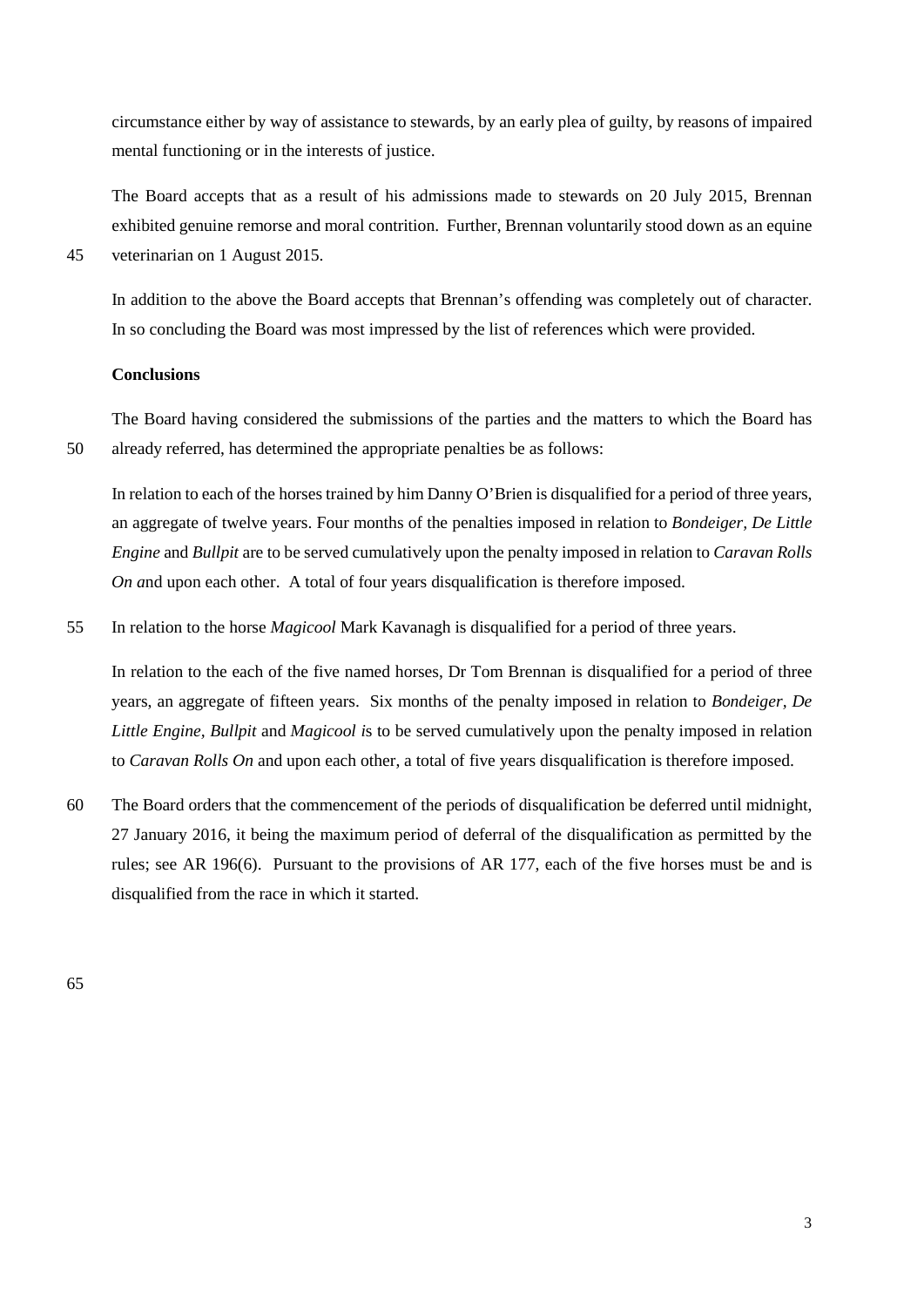**RACING APPEALS AND DISCIPLINARY BOARD**



**400 Epsom Road Flemington VIC 3031**

**Telephone: 03 9258 4260 Fax: 03 9258 4848 radboard@racingvictoria.net.au**

## **HEARING RESULT**

| <b>Distribution:</b> | <b>Chief Executive</b><br>Group Integrity Services, Group Racing<br><b>Group Racing Development</b><br><b>Credit Controller</b><br>ARB, ATA, VJA<br>Office of Racing<br>T Moxon - National Drug Register<br><b>Racing Press</b>                                                                                                                      |
|----------------------|------------------------------------------------------------------------------------------------------------------------------------------------------------------------------------------------------------------------------------------------------------------------------------------------------------------------------------------------------|
| FROM:                | Registrar - Racing Appeals and Disciplinary Board                                                                                                                                                                                                                                                                                                    |
| DATE:                | 20 January 2016                                                                                                                                                                                                                                                                                                                                      |
| <b>SUBJECT:</b>      | <b>HEARING RESULT - TRAINER: DANNY O'BRIEN</b>                                                                                                                                                                                                                                                                                                       |
| <b>Panel</b>         | Judge Russell Lewis (Executive Member), Mr Brian Forrest (Deputy),<br>Mr Geoff Ellis.                                                                                                                                                                                                                                                                |
| <b>Appearances</b>   | Mr Damian Sheales and Mr Tim Purdey, instructed by Lander & Rogers,<br>appeared on behalf of Mr Kavanagh.                                                                                                                                                                                                                                            |
|                      | Dr Cliff Pannam QC, instructed by Mr James Ogilvy, appeared as Counsel for<br>the Racing Victoria stewards.                                                                                                                                                                                                                                          |
| Charge 1             | Breach of AR 175(h)(i)                                                                                                                                                                                                                                                                                                                               |
|                      | Any person who administers, or causes to be administered, to a horse any<br>prohibited substance: (i) for the purpose of affecting the performance or<br>behaviour of a horse in a race or of preventing its starting in a race.                                                                                                                     |
| Charge 2             | Breach of AR 175(h)(ii) [alternative to Charge 1]                                                                                                                                                                                                                                                                                                    |
|                      | The Committee of any Club or the Stewards may penalise: Any person who<br>administers, or causes to be administered, to a horse any prohibited substance<br>which is detected in any sample taken from such horse prior to or following the<br>running of any race.                                                                                  |
| Charge 3             | Breach of AR 178 [alternative to Charges 1 & 2]                                                                                                                                                                                                                                                                                                      |
|                      | Subject to AR 178G, when any horse that has been brought to a racecourse for<br>the purpose of engaging in a race and a prohibited substance is detected in any<br>sample taken from it prior to or following its running in any race, the trainer and<br>any other person who was in charge of such horse at any relevant time may be<br>penalised. |
| Charge 4             | Breach of AR 175(k) [alternative to Charges $1 - 3$ ]                                                                                                                                                                                                                                                                                                |
|                      | Any person who has committed any breach of the Rules, or whose conduct or<br>negligence has led or could have led to a breach of the Rules.                                                                                                                                                                                                          |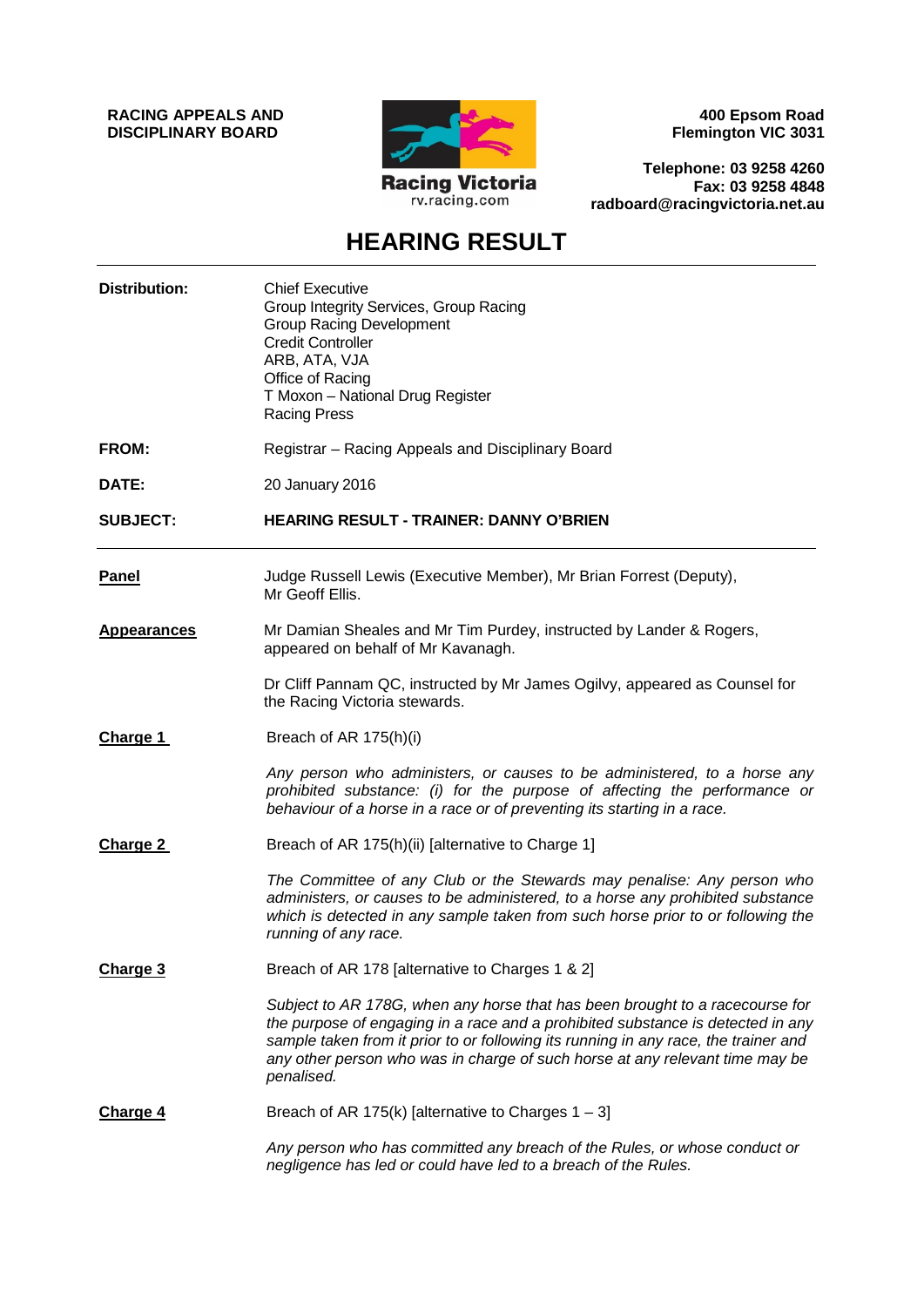| <b>Particulars</b> | Each of the 4 charges relating to a prohibited substance, being cobalt at a<br>concentration in excess of 200µg/l in urine, which was detected in pre-race urine<br>samples taken from each of the Four Horses Caravan Rolls On, Bondeiger, De<br>Little Engine and Bullpit.                                                                                                                                                  |
|--------------------|-------------------------------------------------------------------------------------------------------------------------------------------------------------------------------------------------------------------------------------------------------------------------------------------------------------------------------------------------------------------------------------------------------------------------------|
| <b>Plea</b>        | <b>Charge 1</b> – not guilty.<br><b>Charge 2</b> [alternative to Charge $1$ ] – not guilty.<br><b>Charge 3</b> [alternative to Charges $2 \& 3$ ] – not guilty.<br><b>Charge 4</b> [alternative to Charges $1 - 3$ ] – not guilty.                                                                                                                                                                                            |
| <b>Decision</b>    | Handed down on 23 December 2015.                                                                                                                                                                                                                                                                                                                                                                                              |
|                    | In relation to Charge 1 the Board finds the charge proved in relation to each of<br>the Four Horses.                                                                                                                                                                                                                                                                                                                          |
| <b>Penalty</b>     | In relation to each of the horses trained by him Danny O'Brien is disqualified for<br>a period of three years, an aggregate of twelve years. Four months of the<br>penalties imposed in relation to Bondeiger, De Little Engine and Bullpit are to<br>be served cumulatively upon the penalty imposed in relation to Caravan Rolls<br>On and upon each other. A total of four years disqualification is therefore<br>imposed. |
|                    | The Board orders that the commencement of the period of disqualification be<br>deferred until midnight, 27 January 2016, it being the maximum period of<br>deferral of the disqualification as permitted by the rules; see AR 196(6).                                                                                                                                                                                         |
|                    | Pursuant to the provisions of AR 177, each of the Four Horses must be and is<br>disqualified from the race in which it started.                                                                                                                                                                                                                                                                                               |
|                    | Pursuant to AR 196(6)(b), Mr O'Brien must not start a horse in any race from<br>the date of the Board's decision until the expiration of the period of<br>disqualification.                                                                                                                                                                                                                                                   |
|                    |                                                                                                                                                                                                                                                                                                                                                                                                                               |

#### **Georgie Gavin Registrar - Racing Appeals and Disciplinary Board**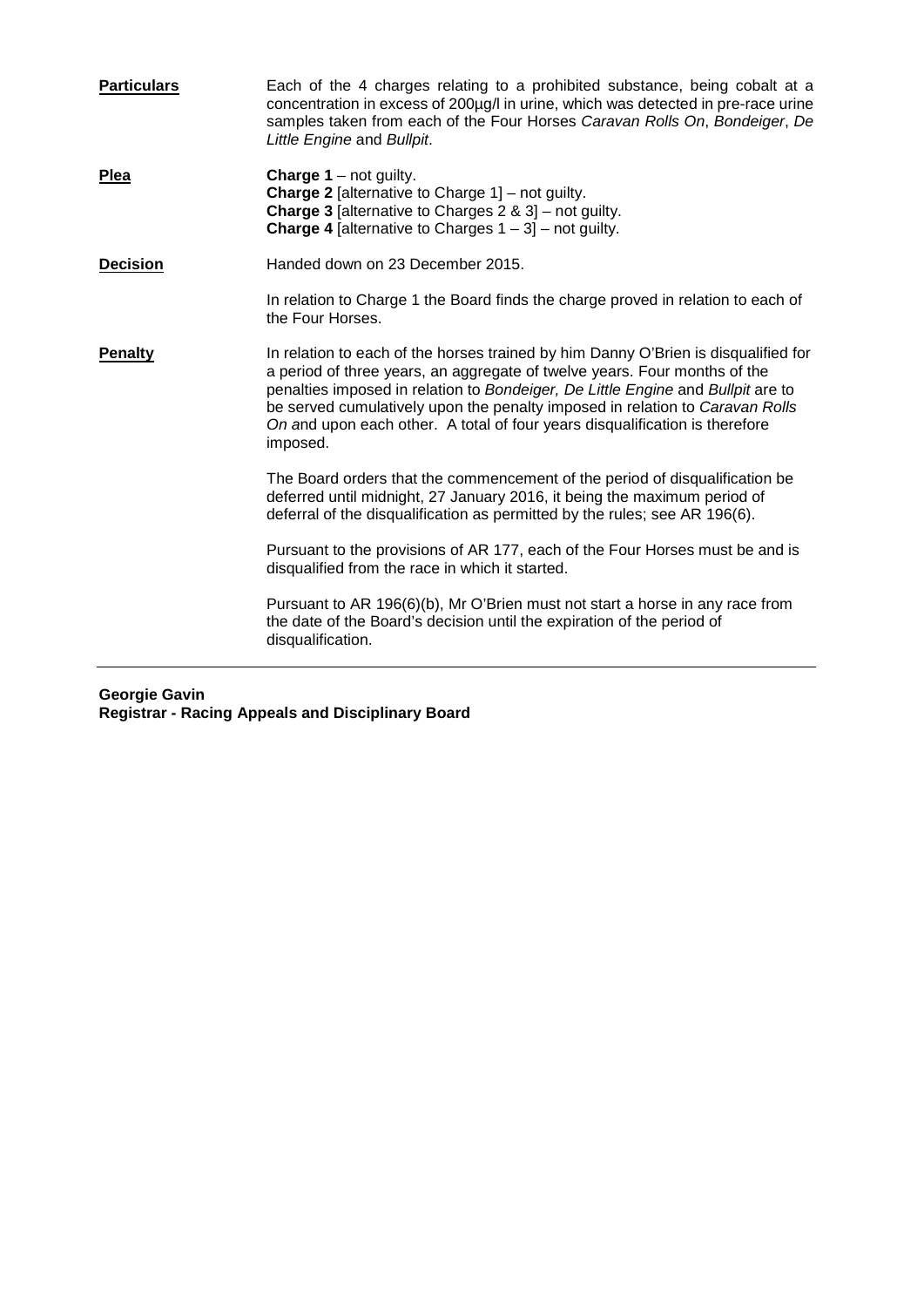**RACING APPEALS AND DISCIPLINARY BOARD**



**400 Epsom Road Flemington VIC 3031**

**Telephone: 03 9258 4260 Fax: 03 9258 4848 radboard@racingvictoria.net.au**

### **HEARING RESULT**

| <b>Distribution:</b> | <b>Chief Executive</b><br>Group Integrity Services, Group Racing<br><b>Group Racing Development</b><br><b>Credit Controller</b><br>ARB, ATA, VJA<br>Office of Racing<br>T Moxon - National Drug Register<br><b>Racing Press</b>                                                                                                                      |
|----------------------|------------------------------------------------------------------------------------------------------------------------------------------------------------------------------------------------------------------------------------------------------------------------------------------------------------------------------------------------------|
| FROM:                | Registrar - Racing Appeals and Disciplinary Board                                                                                                                                                                                                                                                                                                    |
| DATE:                | 20 January 2016                                                                                                                                                                                                                                                                                                                                      |
| <b>SUBJECT:</b>      | <b>HEARING RESULT - TRAINER: MARK KAVANAGH</b>                                                                                                                                                                                                                                                                                                       |
| <b>Panel</b>         | Judge Russell Lewis (Executive Member), Mr Brian Forrest (Deputy),<br>Mr Geoff Ellis.                                                                                                                                                                                                                                                                |
| <b>Appearances</b>   | Mr Damian Sheales and Mr Tim Purdey, instructed by Lander & Rogers,<br>appeared on behalf of Mr Kavanagh.                                                                                                                                                                                                                                            |
|                      | Dr Cliff Pannam QC, instructed by Mr James Ogilvy, appeared as Counsel for<br>the Racing Victoria stewards.                                                                                                                                                                                                                                          |
| Charge 1             | Breach of AR 175(h)(i)                                                                                                                                                                                                                                                                                                                               |
|                      | Any person who administers, or causes to be administered, to a horse any<br>prohibited substance: (i) for the purpose of affecting the performance or<br>behaviour of a horse in a race or of preventing its starting in a race.                                                                                                                     |
| Charge 2             | Breach of AR 175(h)(ii) [alternative to Charge 1]                                                                                                                                                                                                                                                                                                    |
|                      | The Committee of any Club or the Stewards may penalise: Any person who<br>administers, or causes to be administered, to a horse any prohibited substance<br>which is detected in any sample taken from such horse prior to or following the<br>running of any race.                                                                                  |
| Charge 3             | Breach of AR 178 [alternative to Charges 1 & 2]                                                                                                                                                                                                                                                                                                      |
|                      | Subject to AR 178G, when any horse that has been brought to a racecourse for<br>the purpose of engaging in a race and a prohibited substance is detected in any<br>sample taken from it prior to or following its running in any race, the trainer and<br>any other person who was in charge of such horse at any relevant time may be<br>penalised. |
| Charge 4             | Breach of AR 175(k) [alternative to Charges $1 - 3$ ]                                                                                                                                                                                                                                                                                                |
|                      | Any person who has committed any breach of the Rules, or whose conduct or<br>negligence has led or could have led to a breach of the Rules.                                                                                                                                                                                                          |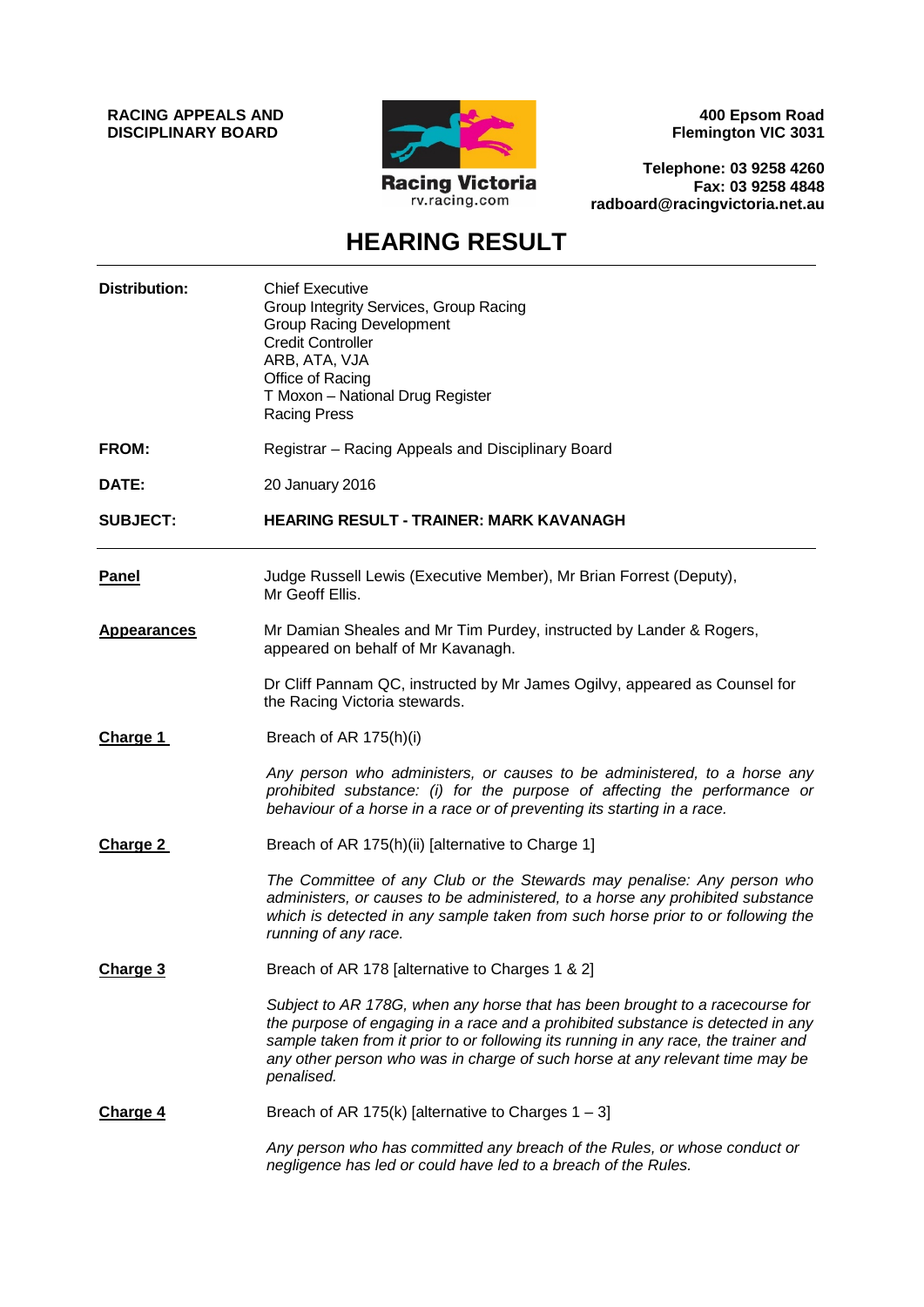| <b>Particulars</b> | Each of the 4 charges relates to a prohibited substance, being cobalt at a<br>concentration in excess of 200µg/l in urine, which was detected in a pre-race<br>urine sample taken from the horse Magicool.                                                |
|--------------------|-----------------------------------------------------------------------------------------------------------------------------------------------------------------------------------------------------------------------------------------------------------|
| <b>Plea</b>        | <b>Charge 1</b> – not guilty.<br><b>Charge 2</b> [alternative to Charge $1$ ] – not guilty.<br><b>Charge 3</b> [alternative to Charges $2 \& 3$ ] – not guilty.<br><b>Charge 4</b> [alternative to Charges $1 - 3$ ] – not guilty.                        |
| <b>Decision</b>    | Handed down on 23 December 2015.                                                                                                                                                                                                                          |
|                    | In relation to Charge 1 the Board finds the charge proved.                                                                                                                                                                                                |
| <b>Penalty</b>     | In relation to the horse Magicool Mark Kavanagh is disqualified for a period of<br>three years.                                                                                                                                                           |
|                    | The Board orders that the commencement of the periods of disqualification be<br>deferred until midnight, 27 January 2016, it being the maximum period of<br>deferral of the disqualification as permitted by the rules; see Australian Rule<br>$196(6)$ . |
|                    | Pursuant to the provisions of AR 177, Magicool must be and is disqualified from<br>the race in which it started.                                                                                                                                          |
|                    | Pursuant to AR 196(6)(b), Mr Kavanagh must not start a horse in any race from<br>the date of the Board's decision until the expiration of the period of<br>disqualification.                                                                              |

**Georgie Gavin Registrar - Racing Appeals and Disciplinary Board**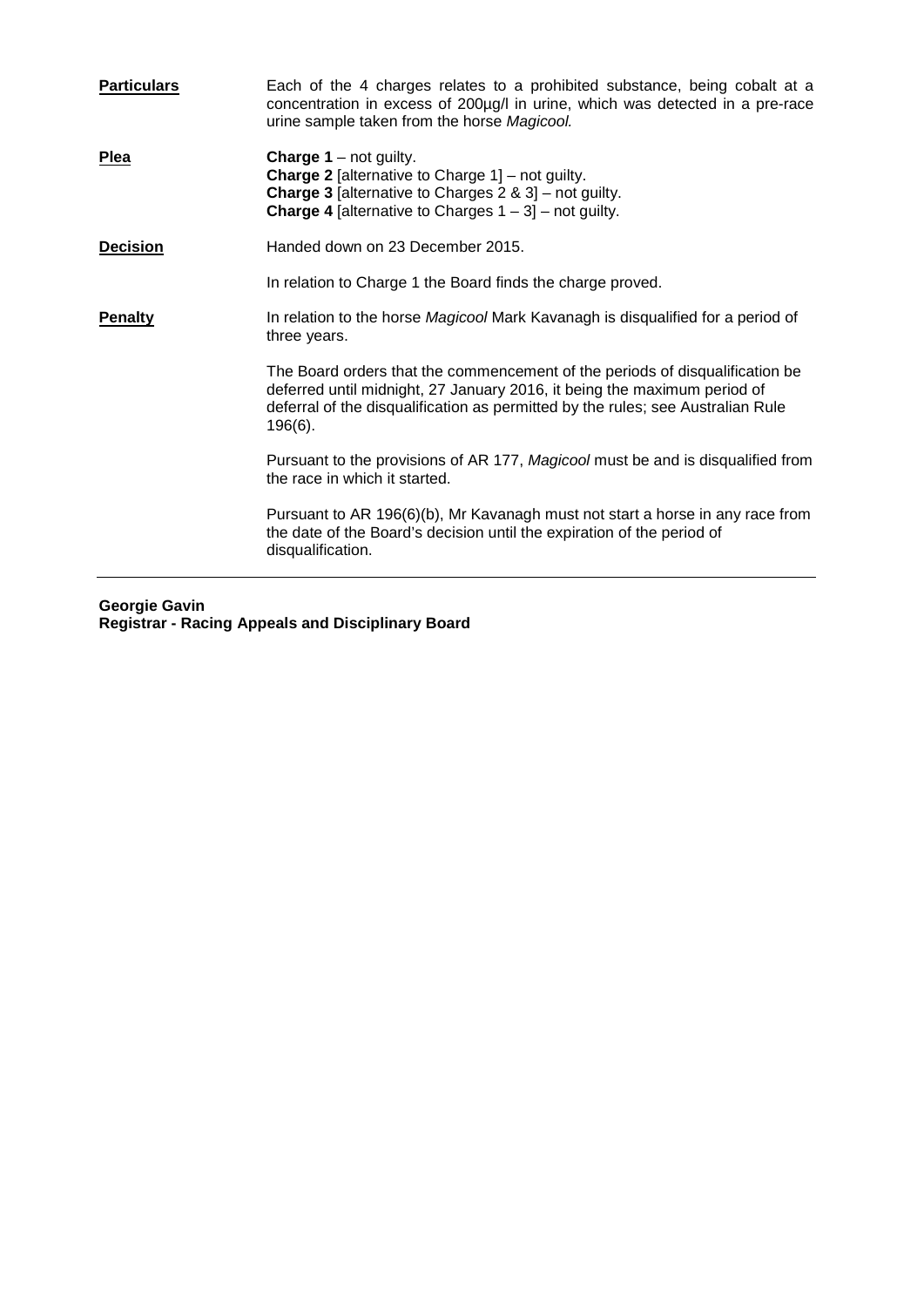**RACING APPEALS AND DISCIPLINARY BOARD**



**400 Epsom Road Flemington VIC 3031**

**Telephone: 03 9258 4260 Fax: 03 9258 4848 radboard@racingvictoria.net.au**

## **HEARING RESULT**

| <b>Distribution:</b> | <b>Chief Executive</b><br>Group Integrity Services, Group Racing<br><b>Group Racing Development</b><br><b>Credit Controller</b><br>ARB, ATA, VJA<br>Office of Racing<br>T Moxon - National Drug Register<br><b>Racing Press</b>                                     |
|----------------------|---------------------------------------------------------------------------------------------------------------------------------------------------------------------------------------------------------------------------------------------------------------------|
| <b>FROM:</b>         | Registrar - Racing Appeals and Disciplinary Board                                                                                                                                                                                                                   |
| DATE:                | 20 January 2016                                                                                                                                                                                                                                                     |
| <b>SUBJECT:</b>      | <b>HEARING RESULT – VET: DR TOM BRENNAN</b>                                                                                                                                                                                                                         |
| <b>Panel</b>         | Judge Russell Lewis (Executive Member), Mr Brian Forrest (Deputy),<br>Mr Geoff Ellis.                                                                                                                                                                               |
| <b>Appearances</b>   | Mr Adrian Anderson, instructed by Tony Hargreaves and Partners, appeared on<br>behalf of Dr Brennan.                                                                                                                                                                |
|                      | Dr Cliff Pannam QC, instructed by James Ogilvy, appeared as Counsel for the<br>Racing Victoria stewards.                                                                                                                                                            |
| <b>Charge 1</b>      | Breach of AR 175(h)(i)                                                                                                                                                                                                                                              |
|                      | Any person who administers, or causes to be administered, to a horse any<br>prohibited substance: (i) for the purpose of affecting the performance or<br>behaviour of a horse in a race or of preventing its starting in a race.                                    |
| Charge 2             | Breach of AR 175(h)(ii) [alternative to Charge 1]                                                                                                                                                                                                                   |
|                      | The Committee of any Club or the Stewards may penalise: Any person who<br>administers, or causes to be administered, to a horse any prohibited substance<br>which is detected in any sample taken from such horse prior to or following the<br>running of any race. |
| Charge 3             | Breach of AR 175(k) [alternative to Charges 1 & 2]                                                                                                                                                                                                                  |
|                      | Any person who has committed any breach of the Rules, or whose conduct or<br>negligence has led or could have led to a breach of the Rules.                                                                                                                         |
| <b>Charge 4</b>      | Breach of AR 175(I) [alternative to Charges $1 - 3$ ]                                                                                                                                                                                                               |
|                      | The Committee of any Club or the Stewards may penalise: Any person who<br>attempts to commit, or conspires with any other person to commit, or any<br>person who connives at or is a party to another committing any breach of the<br><b>Rules</b>                  |